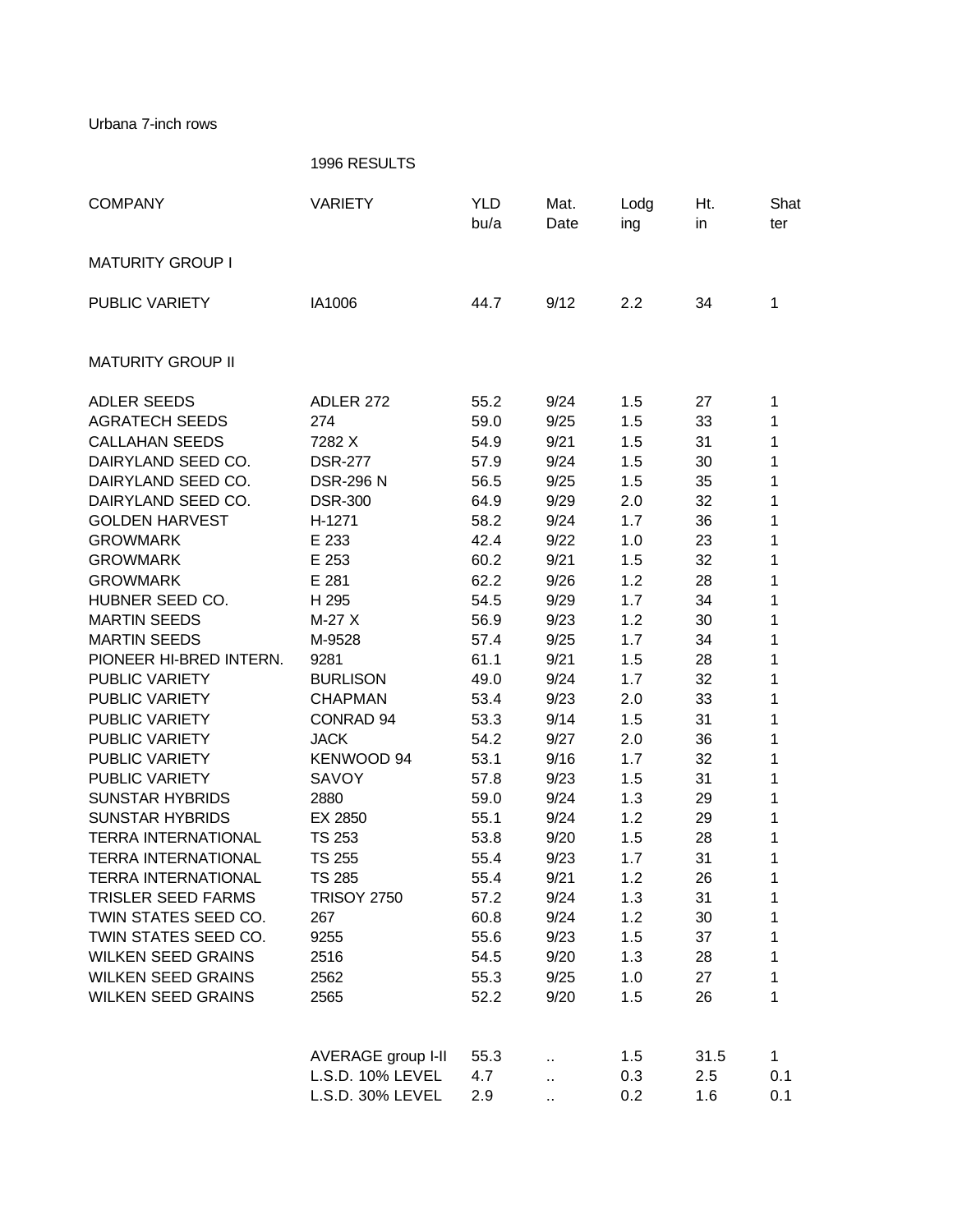| STD ERR OF TRT MN 2.0 |  | O 1  | 11  | 0.1 |
|-----------------------|--|------|-----|-----|
| COEFF OF VAR (%) 6.1  |  | 14.4 | 5.9 | 9.4 |

**MATURITY GROUP III** 

| <b>ADLER SEEDS</b>             | ADLER 315           | 59.8 | 9/28 | 1.6 | 30 | $\mathbf{1}$ |
|--------------------------------|---------------------|------|------|-----|----|--------------|
| <b>ADLER SEEDS</b>             | ADLER 373           | 59.3 | 10/4 | 1.5 | 33 | $\mathbf{1}$ |
| <b>AGRATECH SEEDS</b>          | 304                 | 52.4 | 9/30 | 1.6 | 31 | 1            |
| <b>AGRATECH SEEDS</b>          | 315 STS             | 55.7 | 9/27 | 1.6 | 34 | 1            |
| <b>AGRATECH SEEDS</b>          | 324                 | 60.1 | 10/2 | 1.7 | 35 | 1            |
| <b>AGRATECH SEEDS</b>          | 333                 | 54.5 | 9/30 | 1.5 | 32 | 1            |
| <b>AGRATECH SEEDS</b>          | 362                 | 57.7 | 10/2 | 1.6 | 38 | $\mathbf 1$  |
| <b>AGRATECH SEEDS</b>          | 371                 | 62.1 | 10/2 | 1.5 | 32 | $\mathbf 1$  |
| <b>BECK'S SUPERIOR HYBRIDS</b> | 395                 | 65.6 | 10/5 | 1.7 | 34 | $\mathbf{1}$ |
| CROW'S HYBRID CORN CO.         | 33004               | 58.3 | 9/30 | 1.6 | 35 | $\mathbf 1$  |
| CROW'S HYBRID CORN CO.         | 34001               | 60.5 | 9/28 | 1.5 | 34 | 1            |
| CROW'S HYBRID CORN CO.         | 36004               | 57.3 | 10/3 | 1.3 | 30 | 1            |
| CROW'S HYBRID CORN CO.         | 37001               | 60.2 | 10/4 | 1.5 | 37 | 1            |
| DAIRYLAND SEED CO.             | <b>DSR-314 STS</b>  | 56.0 | 9/29 | 1.7 | 35 | 1            |
| DAIRYLAND SEED CO.             | <b>DSR-325</b>      | 53.8 | 10/1 | 1.5 | 33 | 1            |
| DAIRYLAND SEED CO.             | <b>DSR-365</b>      | 61.0 | 10/3 | 1.6 | 33 | $\mathbf 1$  |
| DAIRYLAND SEED CO.             | <b>DSR-373</b>      | 53.9 | 9/28 | 1.4 | 34 | $\mathbf 1$  |
| DAIRYLAND SEED CO.             | <b>DST-3210 STS</b> | 53.4 | 10/3 | 1.9 | 36 | $\mathbf 1$  |
| <b>GOLDEN HARVEST</b>          | H-1353              | 61.0 | 10/3 | 1.3 | 31 | 1            |
| <b>GOOD BUDDY SEEDS</b>        | GB 330              | 54.0 | 9/29 | 1.3 | 33 | 1            |
| <b>GOOD BUDDY SEEDS</b>        | GB 34               | 52.6 | 10/2 | 1.5 | 33 | $\mathbf 1$  |
| <b>GOOD BUDDY SEEDS</b>        | GB 392              | 59.2 | 10/6 | 1.6 | 35 | 1            |
| <b>GREAT HEART SEED</b>        | $G-319$             | 51.0 | 9/28 | 1.1 | 27 | 1            |
| <b>GREAT HEART SEED</b>        | GX-3954             | 65.3 | 10/4 | 2.2 | 38 | $\mathbf 1$  |
| <b>GRIFFITH SEED CO.</b>       | PL 3033             | 57.3 | 9/29 | 1.5 | 33 | $\mathbf{1}$ |
| <b>GRIFFITH SEED CO.</b>       | PL 3216             | 52.5 | 9/25 | 1.4 | 28 | $\mathbf 1$  |
| HOBLIT SEED CO.                | <b>HB 347</b>       | 54.9 | 10/4 | 1.5 | 32 | 1            |
| HUBNER SEED CO.                | H 311               | 59.6 | 9/29 | 1.5 | 33 | $\mathbf 1$  |
| HUBNER SEED CO.                | H 357 N             | 55.7 | 9/30 | 1.3 | 33 | 1            |
| HUBNER SEED CO.                | H 360               | 57.0 | 10/4 | 1.7 | 37 | 1            |
| <b>MARTIN SEEDS</b>            | M-33 X              | 57.1 | 10/1 | 1.4 | 33 | $\mathbf 1$  |
| <b>MARTIN SEEDS</b>            | M-38                | 53.3 | 10/1 | 1.3 | 33 | $\mathbf{1}$ |
| <b>MEDALLION SEEDS</b>         | M 3103              | 60.3 | 9/29 | 1.5 | 31 | $\mathbf{1}$ |
| <b>MEDALLION SEEDS</b>         | M 3205              | 56.4 | 9/27 | 1.3 | 33 | 1            |
| <b>MEDALLION SEEDS</b>         | M 3303              | 58.5 | 9/29 | 1.6 | 32 | 1            |
| PIONEER HI-BRED INTERN.        | 9306                | 55.4 | 9/27 | 1.1 | 32 | 1            |
| PIONEER HI-BRED INTERN.        | 9352                | 58.3 | 9/28 | 1.6 | 31 | 1            |
| PIONEER HI-BRED INTERN.        | 9364                | 57.6 | 10/3 | 1.9 | 34 | 1            |
| PIONEER HI-BRED INTERN.        | 9381                | 58.6 | 10/1 | 1.5 | 31 | 1            |
| PIONEER HI-BRED INTERN.        | 9395                | 60.3 | 10/2 | 1.4 | 34 | $\mathbf 1$  |
| PRAIRIE HERITAGE SEEDS         | PH-3200             | 53.6 | 9/28 | 1.2 | 33 | 1            |
| PRAIRIE HERITAGE SEEDS         | PH-3400             | 53.7 | 10/1 | 1.4 | 32 | $\mathbf 1$  |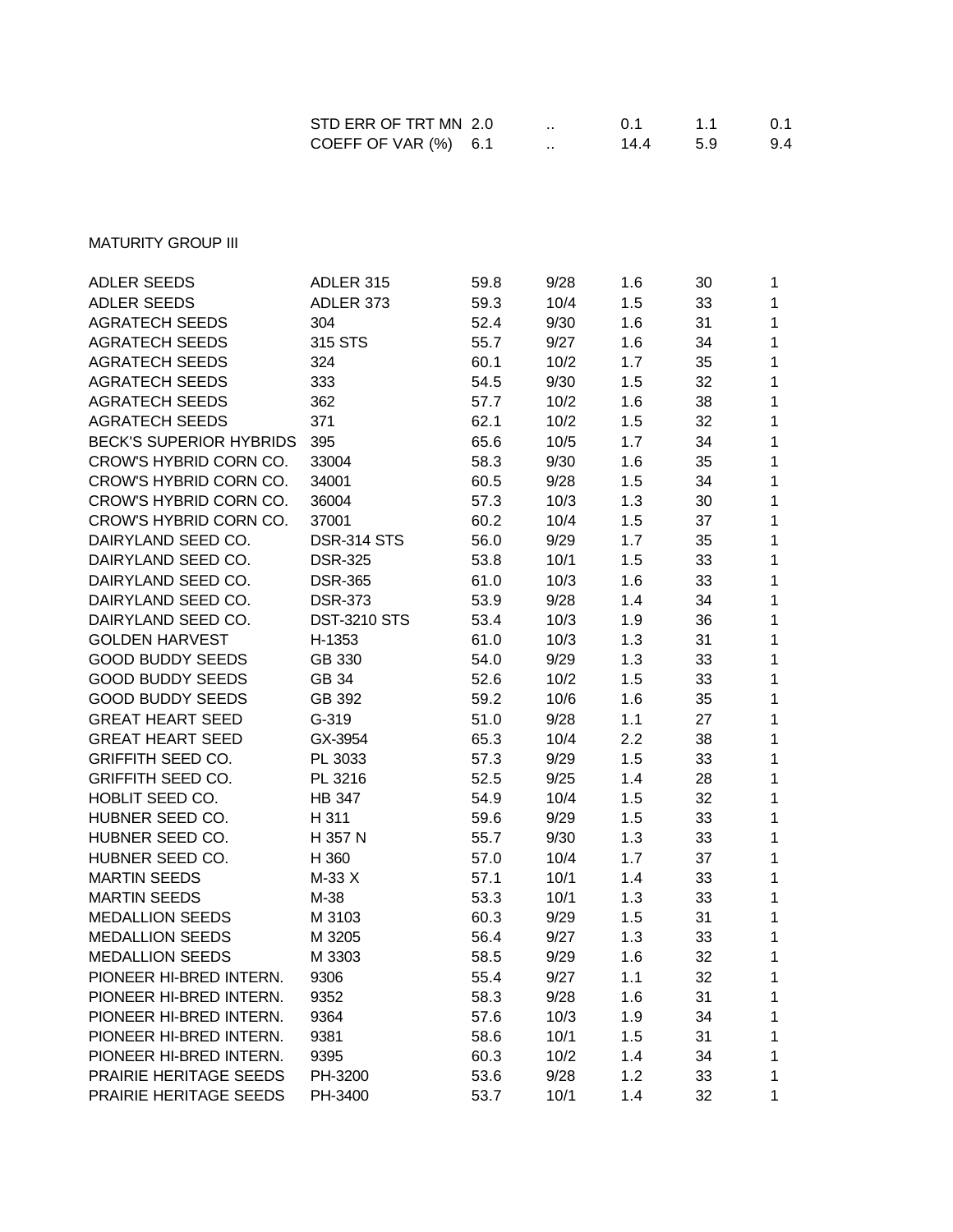| PUBLIC VARIETY             | <b>ATHOW</b>          | 52.7 | 9/25 | 1.3  | 29             | 1  |
|----------------------------|-----------------------|------|------|------|----------------|----|
| PUBLIC VARIETY             | <b>CHARLESTON</b>     | 52.8 | 10/3 | 1.1  | 26             | 1  |
| <b>PUBLIC VARIETY</b>      | <b>EDISON</b>         | 53.5 | 10/1 | 1.3  | 33             | 1  |
| PUBLIC VARIETY             | IA3003                | 47.9 | 9/24 | 1.5  | 31             | 1  |
| PUBLIC VARIETY             | IA3005                | 55.4 | 10/2 | 1.5  | 32             | 1  |
| PUBLIC VARIETY             | <b>IROQUOIS</b>       | 55.5 | 9/29 | 1.4  | 33             | 1  |
| PUBLIC VARIETY             | <b>LINFORD</b>        | 49.7 | 10/4 | 2.4  | 42             | 1  |
| PUBLIC VARIETY             | <b>MACON</b>          | 63.5 | 10/1 | 1.5  | 34             | 1  |
| PUBLIC VARIETY             | <b>MAVERICK</b>       | 57.9 | 10/6 | 2.4  | 43             | 1  |
| PUBLIC VARIETY             | <b>PIATT</b>          | 54.0 | 10/2 | 1.5  | 32             | 1  |
| PUBLIC VARIETY             | <b>PROBST</b>         | 57.4 | 9/30 | 1.5  | 34             | 1  |
| PUBLIC VARIETY             | <b>RESNIK</b>         | 54.6 | 10/4 | 1.5  | 31             | 1  |
| <b>PUBLIC VARIETY</b>      | <b>SALINE</b>         | 54.5 | 10/4 | 1.8  | 37             | 1  |
| PUBLIC VARIETY             | <b>THORNE</b>         | 52.8 | 9/27 | 1.5  | 28             | 1  |
| PUBLIC VARIETY             | <b>YALE</b>           | 53.2 | 10/1 | 1.5  | 33             | 1  |
| <b>STONE SEED FARMS</b>    | SE-292                | 59.3 | 10/1 | 1.6  | 33             | 1  |
| <b>STONE SEED FARMS</b>    | SE-3301               | 54.7 | 9/30 | 1.6  | 35             | 1  |
| <b>SUNSTAR HYBRIDS</b>     | 3120                  | 62.1 | 9/26 | 1.6  | 32             | 1  |
| <b>SUNSTAR HYBRIDS</b>     | EX 3200               | 58.8 | 10/3 | 1.2  | 29             | 1  |
| <b>TERRA INTERNATIONAL</b> | <b>TS 315</b>         | 61.9 | 10/1 | 1.3  | 34             | 1  |
| <b>TERRA INTERNATIONAL</b> | <b>TS 325</b>         | 53.8 | 9/30 | 1.5  | 32             | 1  |
| <b>TERRA INTERNATIONAL</b> | <b>TS 345</b>         | 51.5 | 10/1 | 1.4  | 28             | 1  |
| <b>TERRA INTERNATIONAL</b> | <b>TS 364</b>         | 64.0 | 10/2 | 1.3  | 30             | 1  |
| <b>TERRA INTERNATIONAL</b> | <b>TS 393</b>         | 58.3 | 10/6 | 1.6  | 35             | 1  |
| <b>TRISLER SEED FARMS</b>  | <b>TRISOY 3252</b>    | 60.9 | 9/30 | 1.3  | 32             | 1  |
| TWIN STATES SEED CO.       | 307                   | 55.4 | 9/29 | 1.4  | 30             | 1  |
| TWIN STATES SEED CO.       | 316                   | 52.7 | 10/1 | 1.0  | 30             | 1  |
| TWIN STATES SEED CO.       | 366                   | 61.1 | 10/5 | 1.6  | 35             | 1  |
| TWIN STATES SEED CO.       | 9327                  | 55.9 | 10/2 | 1.7  | 36             | 1  |
| TWIN STATES SEED CO.       | 9347                  | 56.8 | 10/3 | 1.5  | 32             | 1  |
|                            |                       |      |      |      |                |    |
|                            | <b>AVERAGE</b>        | 56.5 |      | 1.5  | 33.5           | 1  |
|                            | L.S.D. 10% LEVEL      | 5.0  | . .  | 0.3  | 3.2            | ٠. |
|                            | L.S.D. 30% LEVEL      | 3.1  | ٠.   | 0.2  | $\overline{2}$ | ٠. |
|                            | STD ERR OF TRT MN 2.1 |      |      | 0.1  | 1.4            |    |
|                            | COEFF OF VAR (%)      | 6.5  |      | 16.4 | 7.1            |    |
|                            |                       |      |      |      |                |    |
| <b>MATURITY GROUP IV</b>   |                       |      |      |      |                |    |
| <b>AGRATECH SEEDS</b>      | 396                   | 55.8 | 10/6 | 1.7  | 35             | 1  |
| PUBLIC VARIETY             | <b>BRONSON</b>        | 48.8 | 10/8 | 2.7  | 42             | 1  |
| PUBLIC VARIETY             | <b>CISNE</b>          | 58.4 | 10/7 | 1.8  | 36             | 1  |
| PUBLIC VARIETY             | <b>FLYER</b>          | 51.3 | 10/4 | 1.5  | 35             | 1  |
| PUBLIC VARIETY             | <b>NILE</b>           | 47.5 | 10/7 | 2.3  | 43             | 1  |

PUBLIC VARIETY OMAHA 57.2 10/4 1.5 35 1 TERRA INTERNATIONAL TS 415 64.5 10/7 2.5 40 1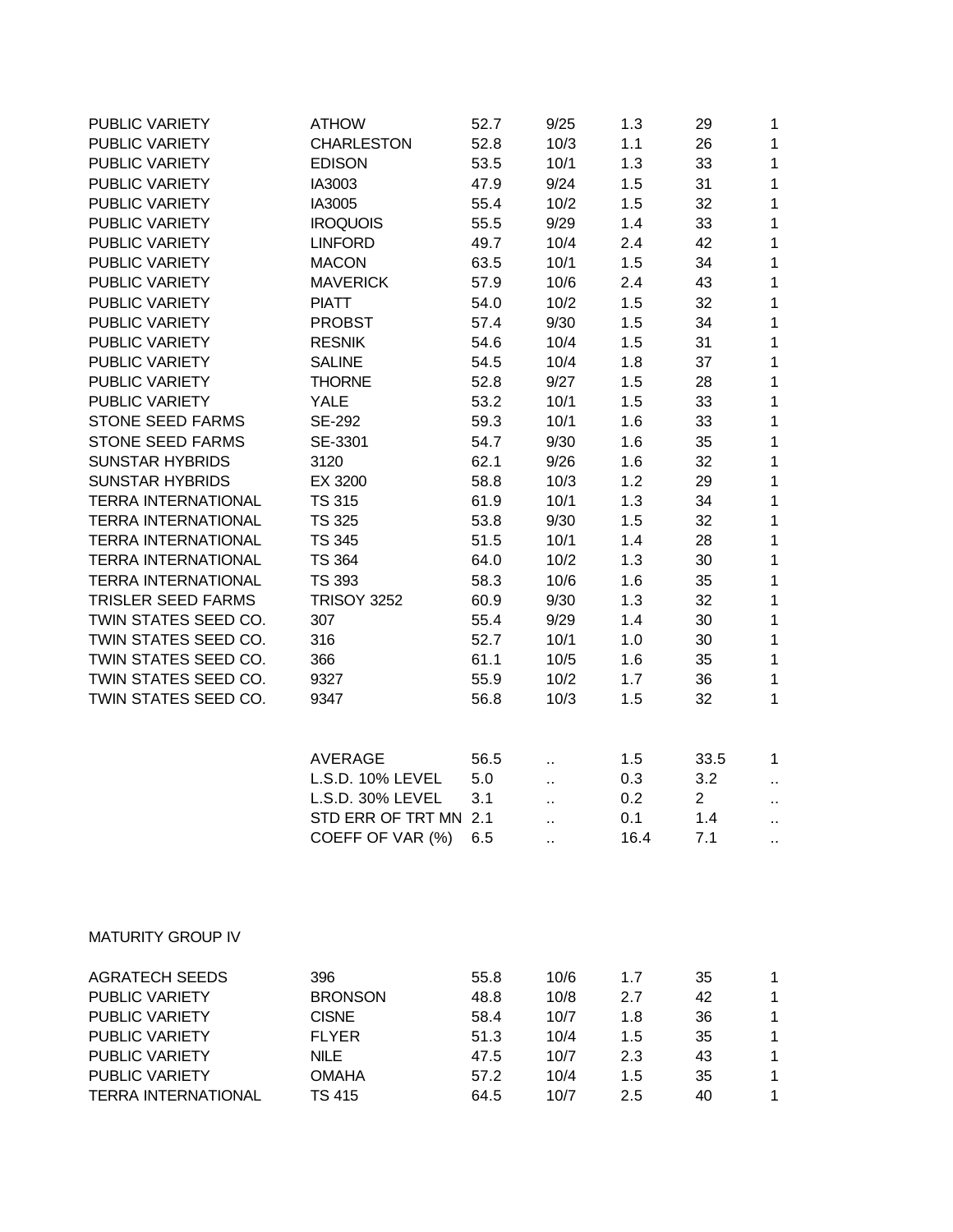| 55.4                  | $\sim$ $\sim$        | 1.9  | 37.9 | 1.                   |
|-----------------------|----------------------|------|------|----------------------|
| 5.2                   | $\ddot{\phantom{a}}$ | 0.4  | 3.6  | $\sim$               |
| -3.2                  | $\ddotsc$            | 0 2  | 2.2  | $\mathbf{r}$         |
| STD ERR OF TRT MN 2.1 | $\ddot{\phantom{a}}$ | O 1  | 15   | $\ddot{\phantom{0}}$ |
| COEFF OF VAR (%) 6.6  | . .                  | 13.9 | 68   | $\ddot{\phantom{0}}$ |
|                       |                      |      |      |                      |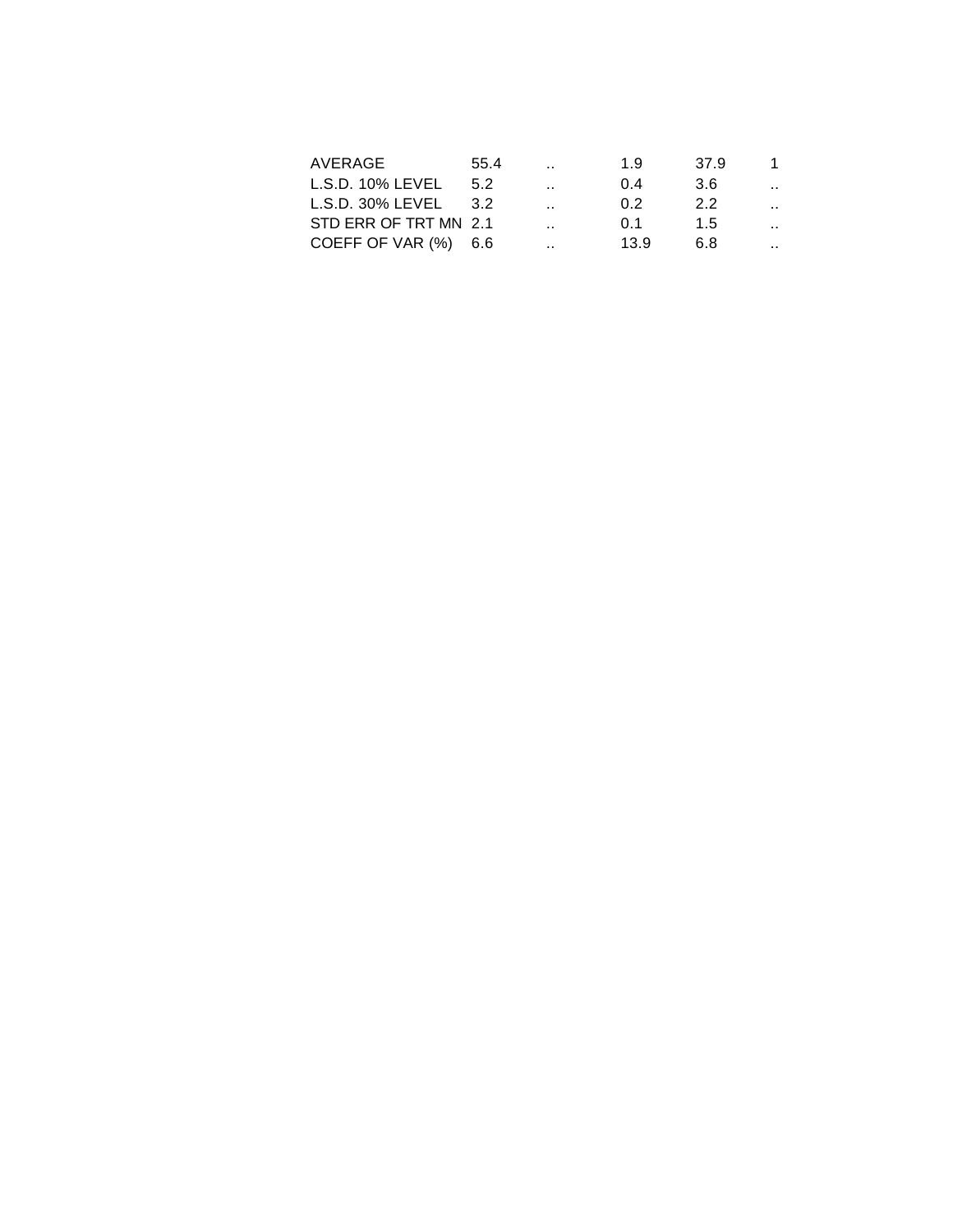| Ave  | Ave  |
|------|------|
| 2 Yr | 3 Yr |
| bu/a | bu/a |

| 58.7 | 59.4 |  |
|------|------|--|
| 60.2 |      |  |

59.9

| 58.5                 |              |
|----------------------|--------------|
| 58.8                 | 59.3         |
| 49.8                 | 54.3         |
| 52.3                 | 54.5         |
| 56.0                 | 55.6         |
| 56.4                 | 58.3         |
| 56.0                 | 55.2         |
| 59.0                 |              |
| 55.6<br>57.7<br>57.2 | 55.4         |
| 56.7<br>57.6<br>59.4 | 58.1<br>56.9 |
| 57.0                 | 56.7         |

.. .. .. ..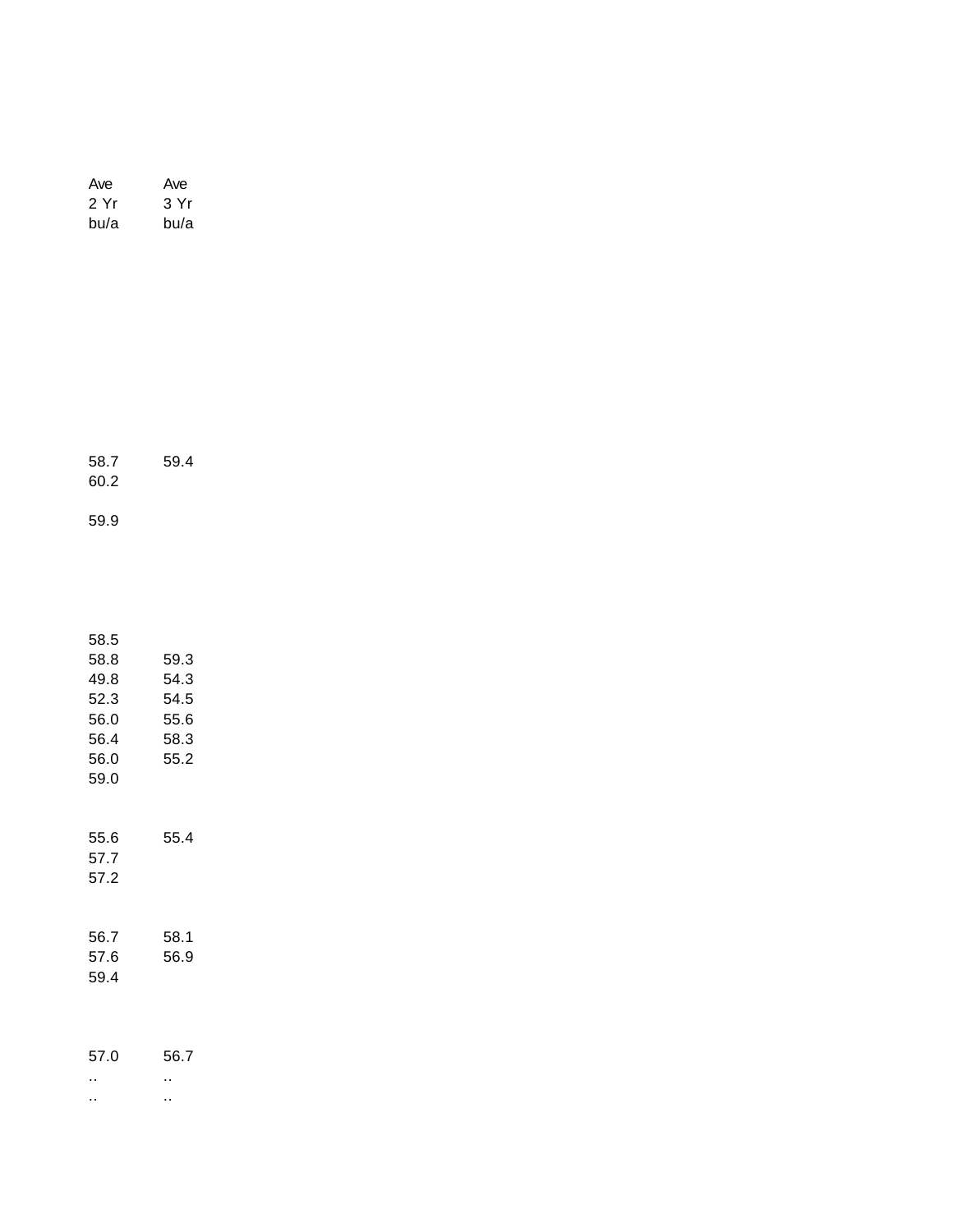| 2.7<br>8.2       | 1.9<br>5.9   |  |  |
|------------------|--------------|--|--|
| 60.1             |              |  |  |
| 55.6             | 58.4         |  |  |
| 52.0             |              |  |  |
| 60.2<br>55.7     | 62.1<br>57.9 |  |  |
| $50.2\,$<br>55.0 |              |  |  |
| 56.5             |              |  |  |
| 58.8             |              |  |  |
| 58.4             | 59.0         |  |  |
| 52.4             | 58.0         |  |  |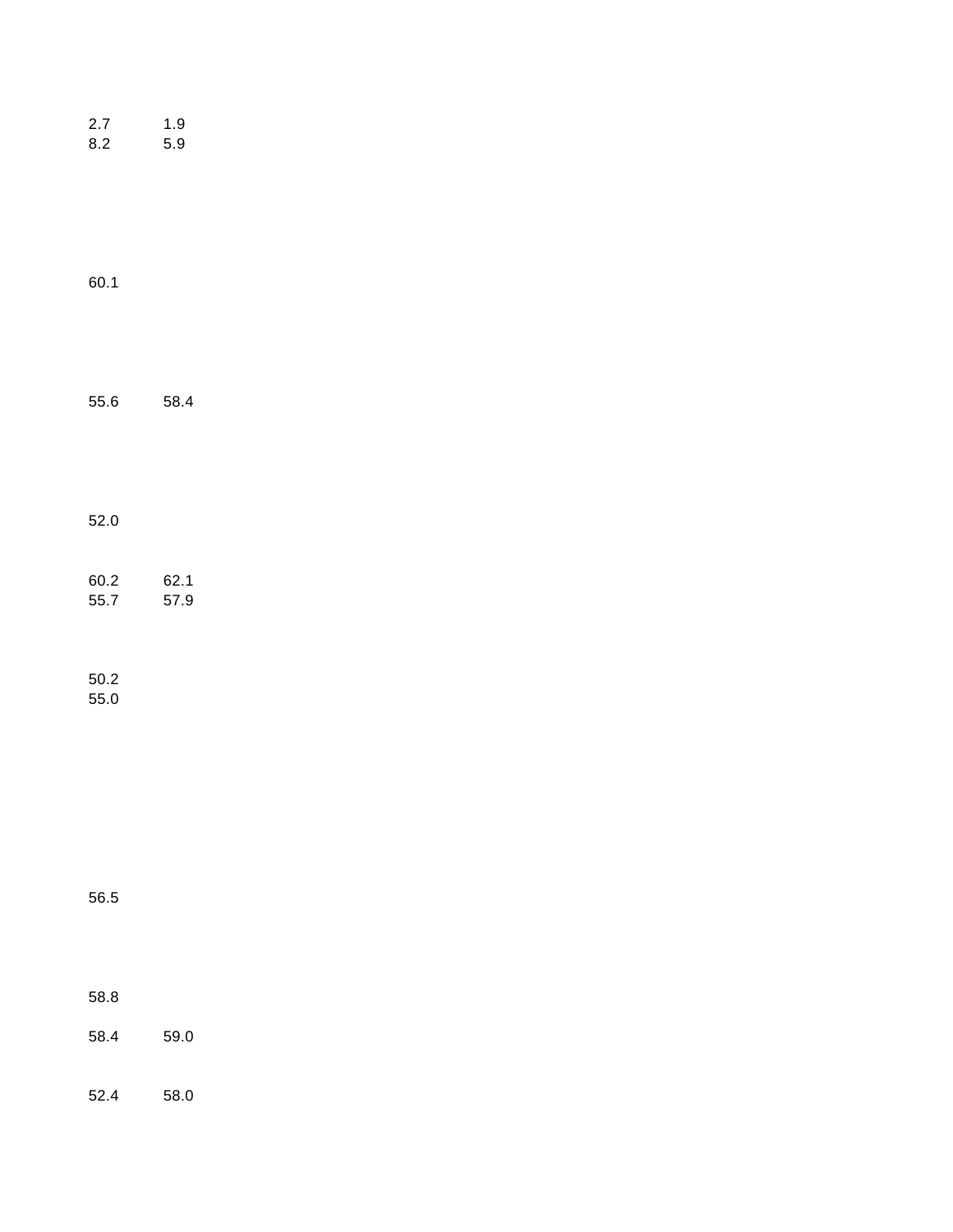| 50.9<br>52.0<br>52.3                                         | 54.8<br>53.3                                 |  |
|--------------------------------------------------------------|----------------------------------------------|--|
| 53.7<br>50.2<br>58.7                                         | 57.5<br>51.8<br>62.7                         |  |
| 52.3<br>54.7<br>51.6<br>52.6<br>51.1<br>53.4<br>60.8         | 55.5<br>58.0<br>54.6<br>55.1<br>54.2<br>55.4 |  |
| 59.6<br>57.8<br>61.0<br>57.4<br>50.9<br>62.2<br>53.5<br>60.6 | 62.9<br>57.8                                 |  |
| 54.3                                                         | 56.2                                         |  |
| 55.4<br>н,<br>н,<br>3.7<br>11.6                              | 57.1<br>Ц,<br>н,<br>3.1<br>9.3               |  |
| 46.7<br>49.2<br>45.8<br>50.4                                 | 52.3<br>55.9<br>53.6                         |  |

55.9